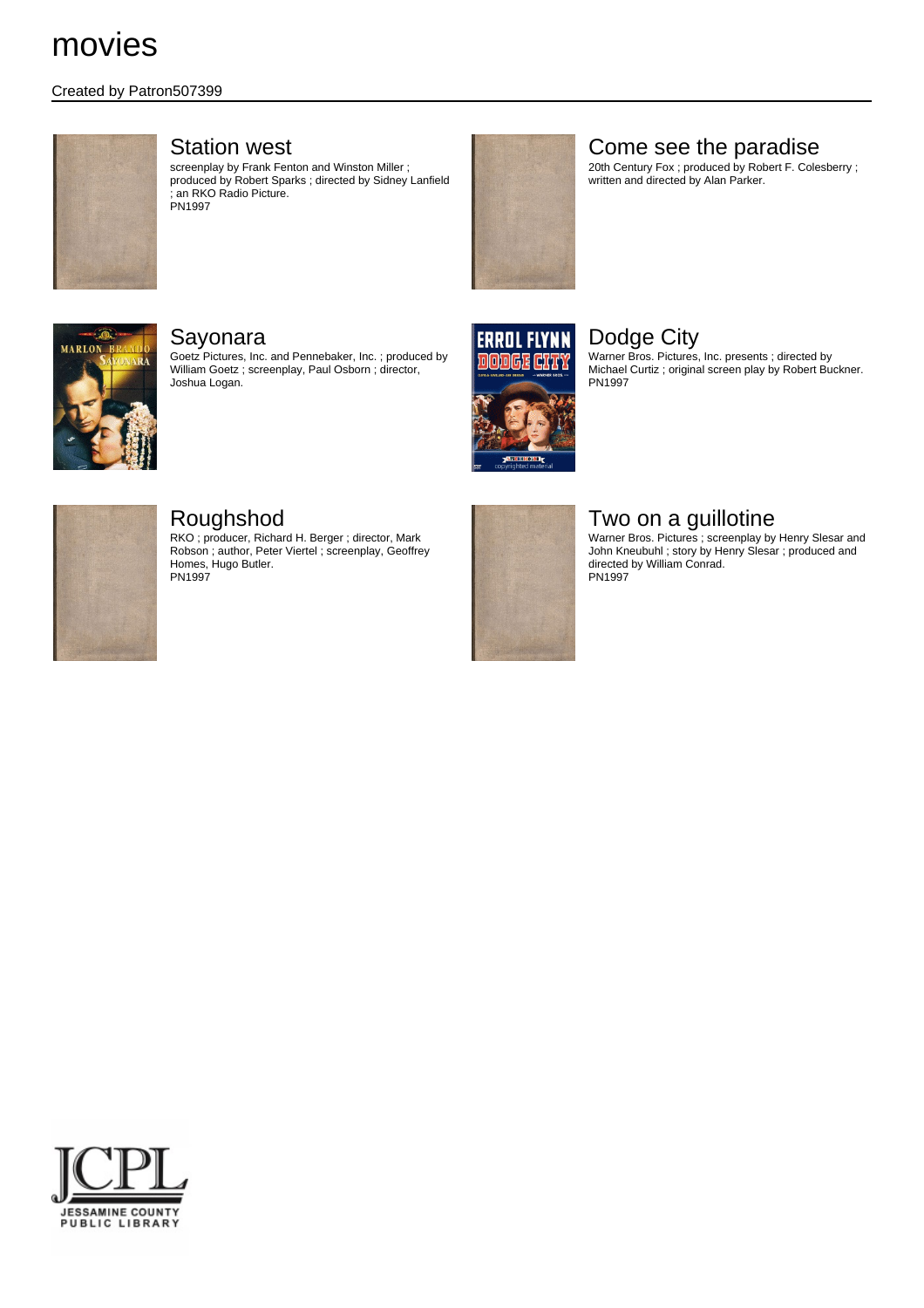### Created by Patron507399



# Captains of the clouds

Warner Bros. Pictures Inc. presents ; a Warner Bros.- First National Picture ; screen play by Arthur T. Horman, Richard Macaulay, Norman Reilly Raine ; directed by Michael Curtiz. D743.23



# Deception

Warner Bros. Pictures Inc. presents a Warner Bros.-First National picture ; screen play by John Collier and Joseph Than ; produced by Henry Blanke ; directed by Irving Rapper. PN1995.9.F54



# Battle royale

presented by Toei Company, Ltd ; produced by Masao Sato [and others] ; screenplay by Kenta Fukasaku ; directed by Kinji Fukasaku. PN1997.2



# Daibosatsut¿ge

T¿h¿ Kabushiki Kaisha ; sakuhin, T¿h¿, Takarazuka Eiga ; seisaku, Fujimoto Masumi, Sat¿ Masayuki, Nanri Konparu ; gensaku, Nakazato, Kaizan ; kyakuhon, Hashimoto Shinobu ; kantoku, Okamoto Kihachi. PN1997



# Kakushi-toride no sanakunin =

produced by Sanezumi Fujimoto, Akira Kurosawa ; written by Ryuzo Kikushima, Hideo Oguni, Shinobu Hashimoto, Akira Kurosawa ; directed by Akira Kurosawa. PN1997



# The first films of Akira Kurosawa

Janus Films ; Toho Company, Ltd.

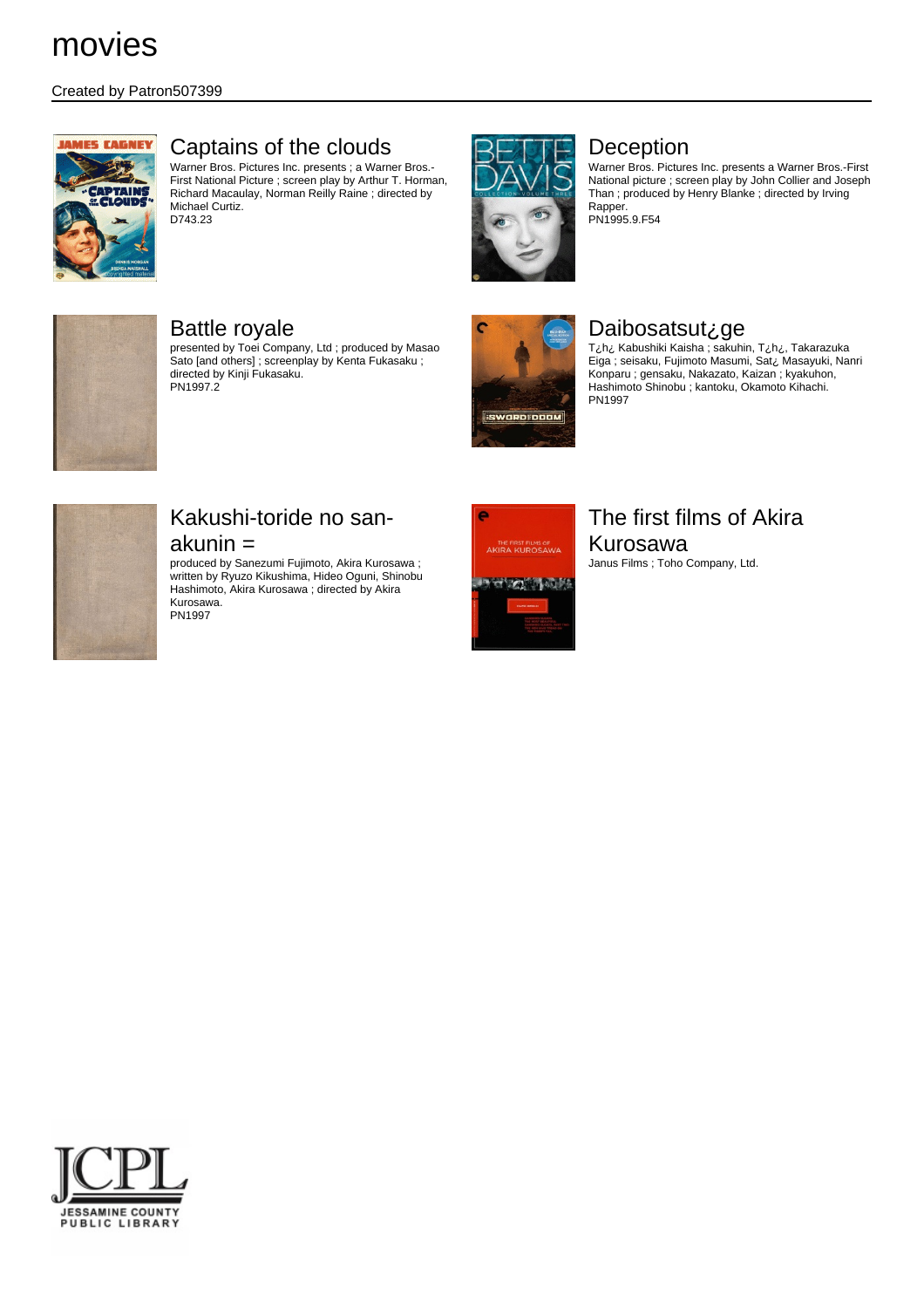## Created by Patron507399



#### Detective bureau 2-3 a film by Seijun Suzuki. PL858.Y23

Gate of hell director, Teinosuke Kinugasa. PN1997



Pale flower. PN1997



I hate but love. PN1997





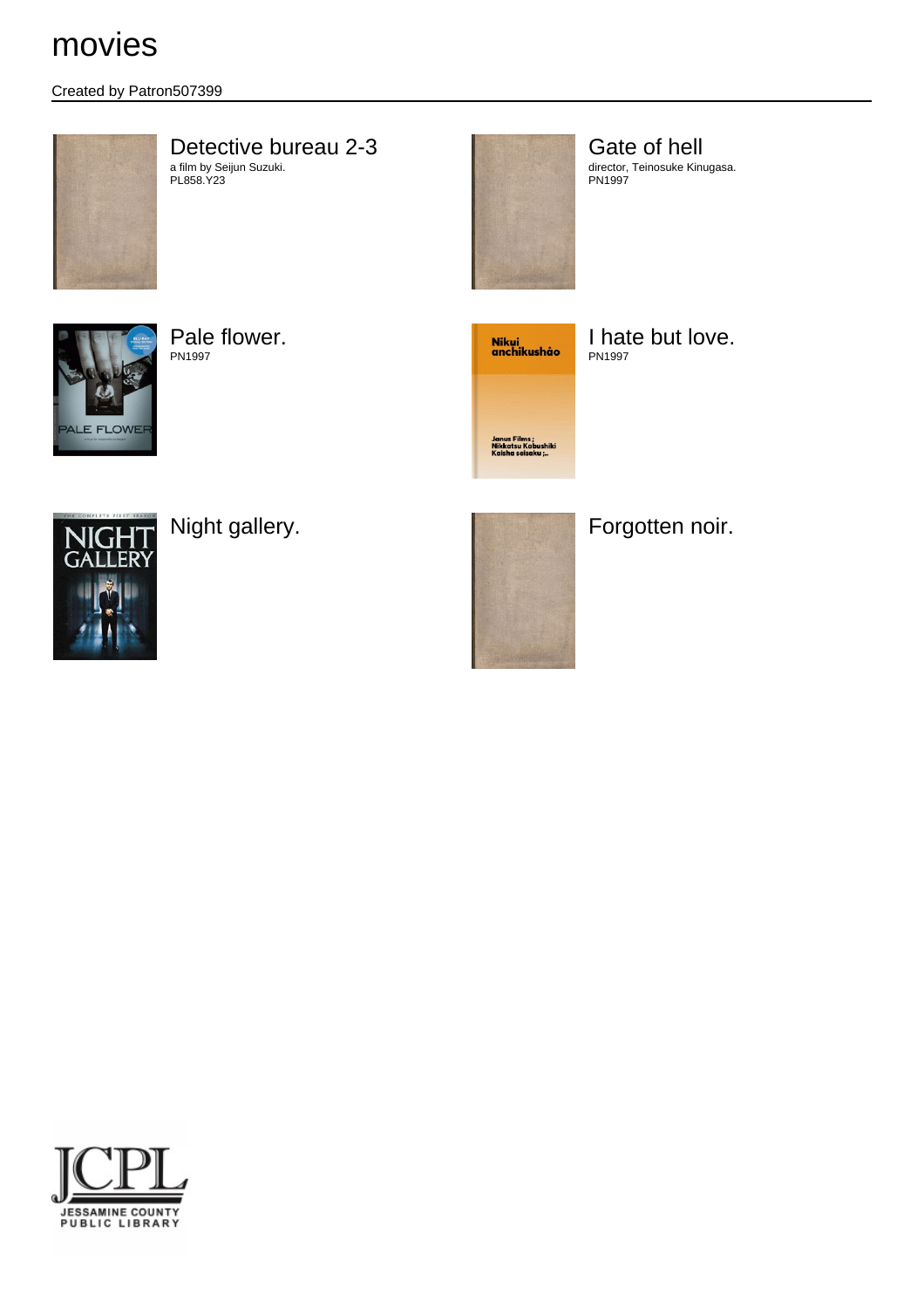Created by Patron507399



# 5 film noir killer classics. Thunder road



# D.R.M. Productions, Inc.

PN1997.85.G3



# Lonely hearts

Millennium Films ; Emmett/Furla Films ; Equity Pictures Medienfonds GmbH & Co. KG III ; Holly Wiersma Productions ; Lonely Hearts Productions ; Nu Image Entertainment GmbH ; produced by Boaz Davidson, Holly Wiersma ; written by Todd Robinson ; directed by



# The chairman

Twentieth Century Fox presents an Arthur P. Jacobs production ; produced by Mort Abrahams ; screenplay by Ben Maddow ; directed by J. Lee Thompson. PN1995.9.S68



## Columbo

Universal Television ; writers, Steven Bochco [and others] ; directors, Steven Spielberg [and others]. PN1992.8.D48



# Forgotten noir & crime.

distributed by VCI Entertainment.